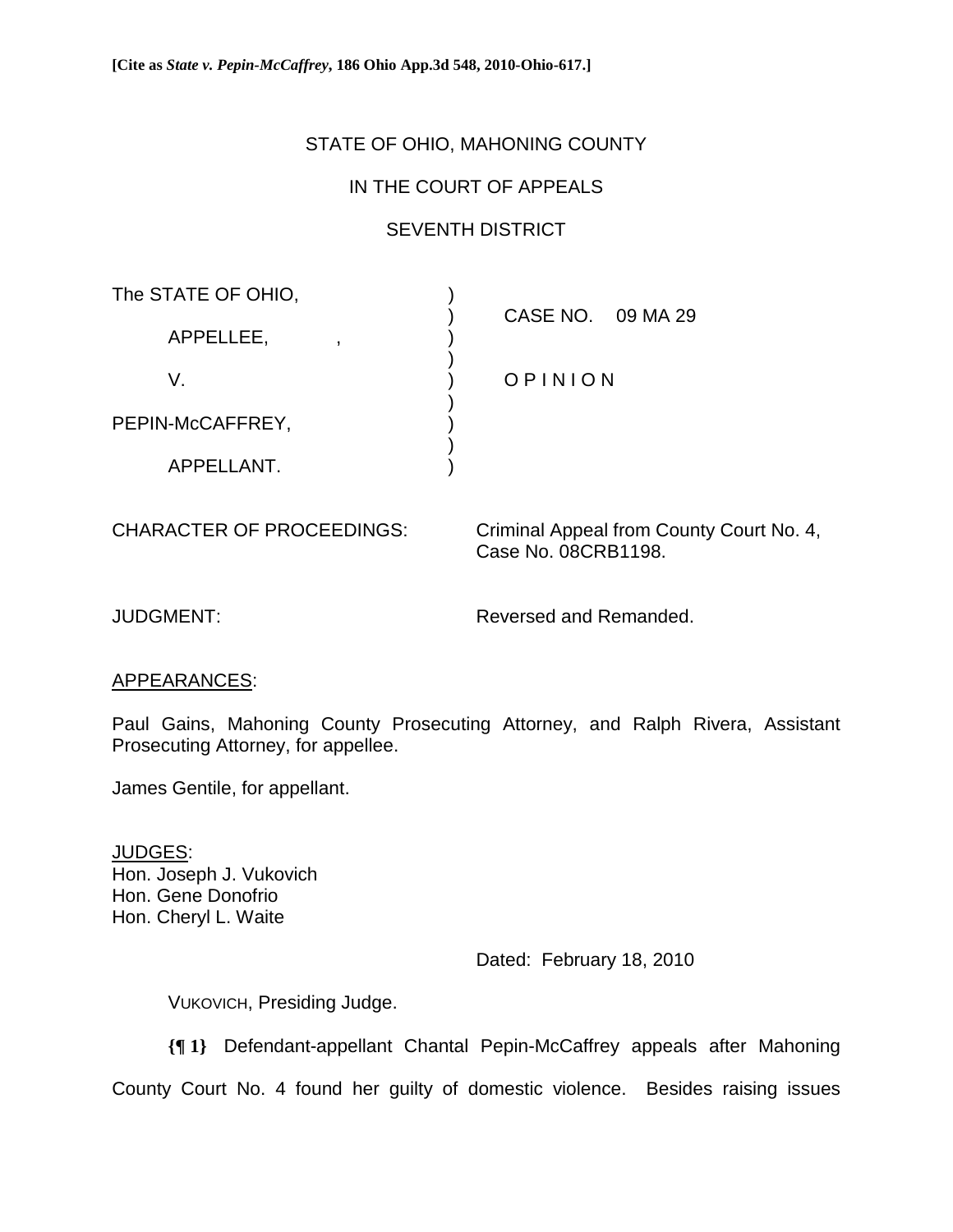concerning sufficiency and weight of the evidence, appellant also contends that the trial court improperly believed that the affirmative defense of self-defense was not available to a defendant who had not filed pretrial notice with the state regarding that defense. Because the trial court sustained the state's objection on this improper basis and prematurely opined that appellant could not establish self-defense, appellant's conviction is reversed, and this case is remanded for a new trial.

### STATEMENT OF THE CASE

**{¶ 2}** On October 28, 2008, Stephen McCaffrey called 9-1-1 and reported to Austintown police officers that his wife, appellant, punched him in the groin while he was trying to descend the stairway. Appellant, who appeared very upset and intoxicated, admitted to police that this was true, but she claimed that McCaffrey had kicked the dog, to which he responded that he had merely moved the dog with his foot. She also stated that she grabbed her husband to defend herself. Appellant was arrested for domestic violence.

**{¶ 3}** At a trial to the bench, the defense questioned the officer as to whether he was concerned about a possible language barrier as appellant is French Canadian. He noted that he had responded to calls at this residence before, that appellant is intelligent and articulate, and that he was not concerned with any language barrier.

**{¶ 4}** McCaffrey testified that his wife came home intoxicated and that she accepted more to drink from him. When he went upstairs to say goodnight to their children, appellant blocked his path from the children's bedroom and accused him of stealing her keys. Their daughter searched his pockets and did not find appellant's keys. He testified that as they began to descend the stairs, appellant stopped in front of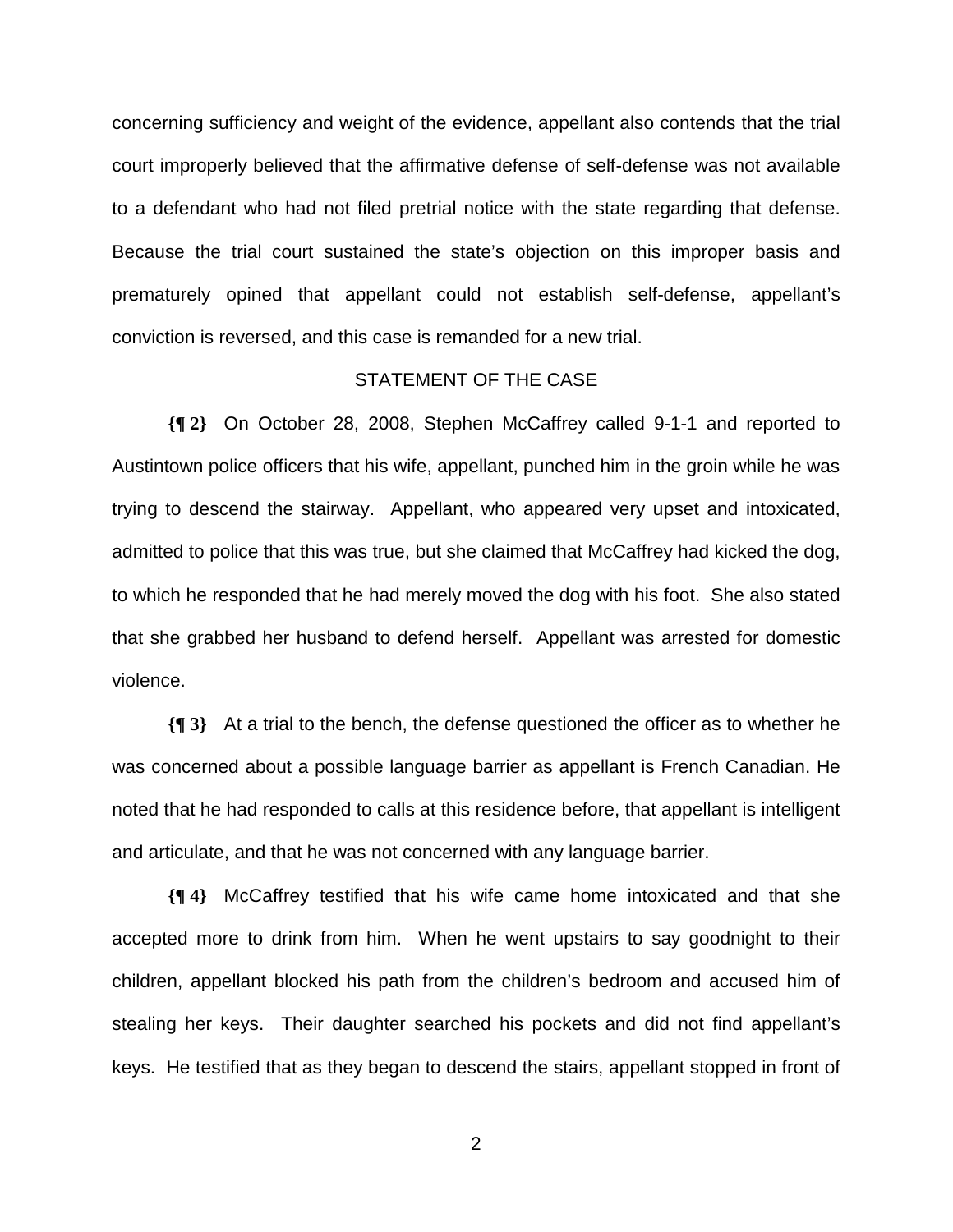him, blocking his descent, and made more accusations about her keys. McCaffrey stated that appellant's small dog was moving around behind him, and he pushed it with his foot so he could move back.

**{¶ 5}** Appellant then yelled that McCaffrey had kicked the dog, at which point McCaffrey turned around. He testified that appellant then punched him in the groin from where she was standing two steps below him. He stated that he doubled over, and appellant stepped aside, at which point he called 9-1-1.

**{¶ 6}** Many of the words exchanged could be heard on a digital recorder that appellant wore that night and that was played on the record. For instance, appellant can be heard demanding her keys even after their daughter searched her father's pockets and found no keys. After McCaffrey told his children that he loved them, appellant told their children that their father does not love them. At that point, an argument ensued over whether appellant had kicked the dog. It seems that McCaffrey stated, "I didn't kick the dog. This is kicking the dog." McCaffrey testified after listening to the recorder, that he did not hear anything that sounded like physical contact. However, a striking sound is discernible after his statement about kicking the dog but before he told his children, "She just hit me."

**{¶ 7}** Appellant testified that she had not been drinking until her husband served her two or three shots of vodka. She suggested that he may have put something in her drink. She claimed that she was not in front of him or blocking his way on the stairs. She said that he had started kicking the dog while turning her way, so she pushed him away, noting that they were in a close space and stating that she was afraid of him.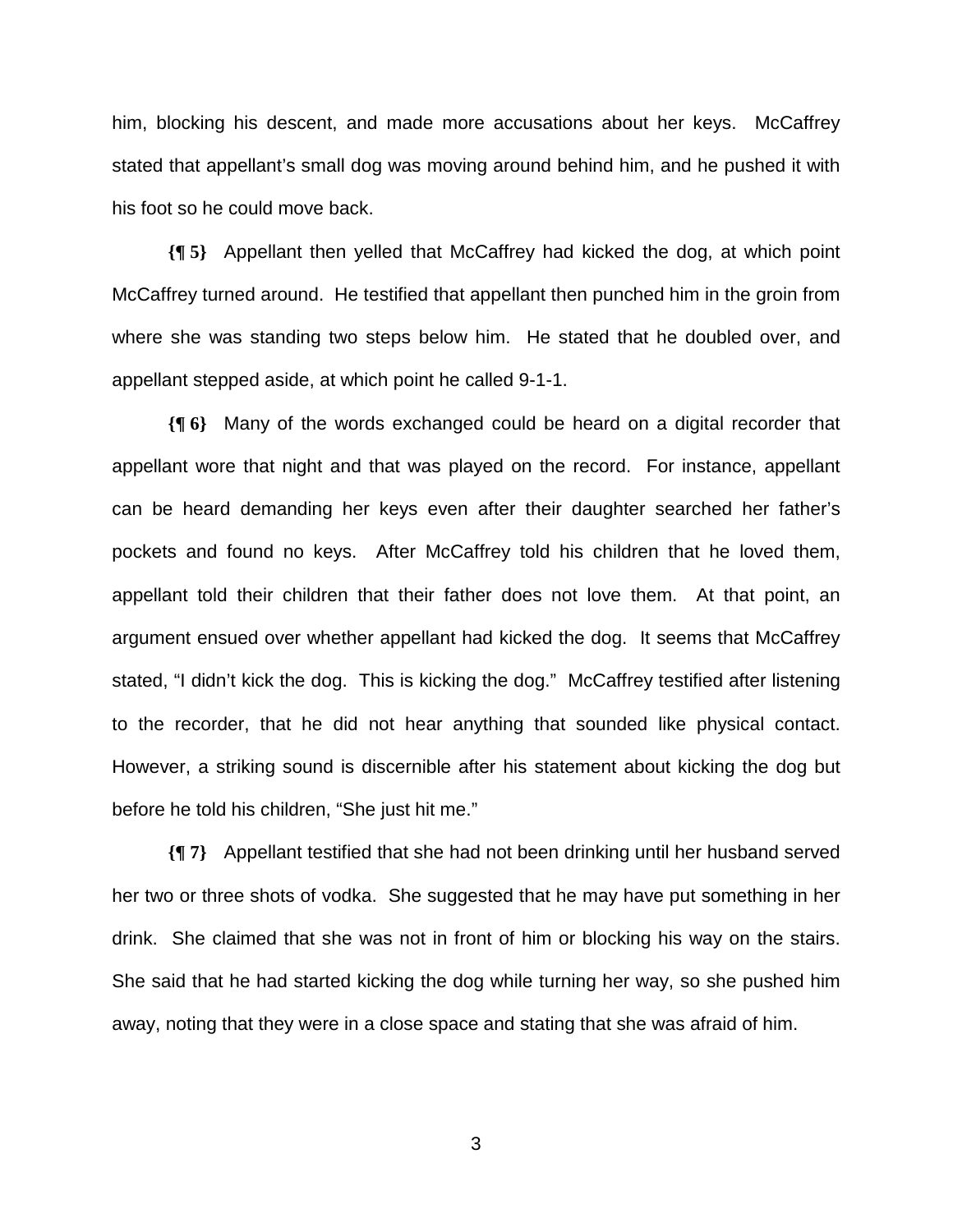**{¶ 8}** Appellant testified that she did not know what "groin" meant when she admitted to police that she did what she was accused of doing. She also testified that she did not punch him and that she believed that "strike" could include "push." She denied that she was trying to hurt him when she pushed him and urged that if a man had been punched in the groin, he would have made a sound of pain that could be heard on the tape recorder. She contested the elements of knowingly causing or attempting to cause physical harm, and she attempted to raise the affirmative defenses of self-defense and defense of her dog.

**{¶ 9}** The court found appellant guilty of domestic violence. The court sentenced her to 180 days in jail, but the sentence was suspended on the condition of successful completion of one year of community control, an anger-management class, and an alcohol assessment. This timely appeal followed.

### ASSIGNMENT OF ERROR NO. ONE

**{¶ 10}** Appellant sets forth three assignments of error, the first of which provides:

**{¶ 11}** "The state and the court denied defendant a fair trial and due process of law by requiring that a notice of self-defense be filed."

**{¶ 12}** McCaffrey testified first. During his cross-examination, the defense asked him about prior acts or accusations of domestic violence. This assignment of error is based upon the following discussion:

**{¶ 13}** "[Defense Counsel]: And that you had a domestic violence –

**{¶ 14}** "[Prosecutor]: Your Honor, I'm going to object. There has been no filing of any affirmative defense in this case of self-defense.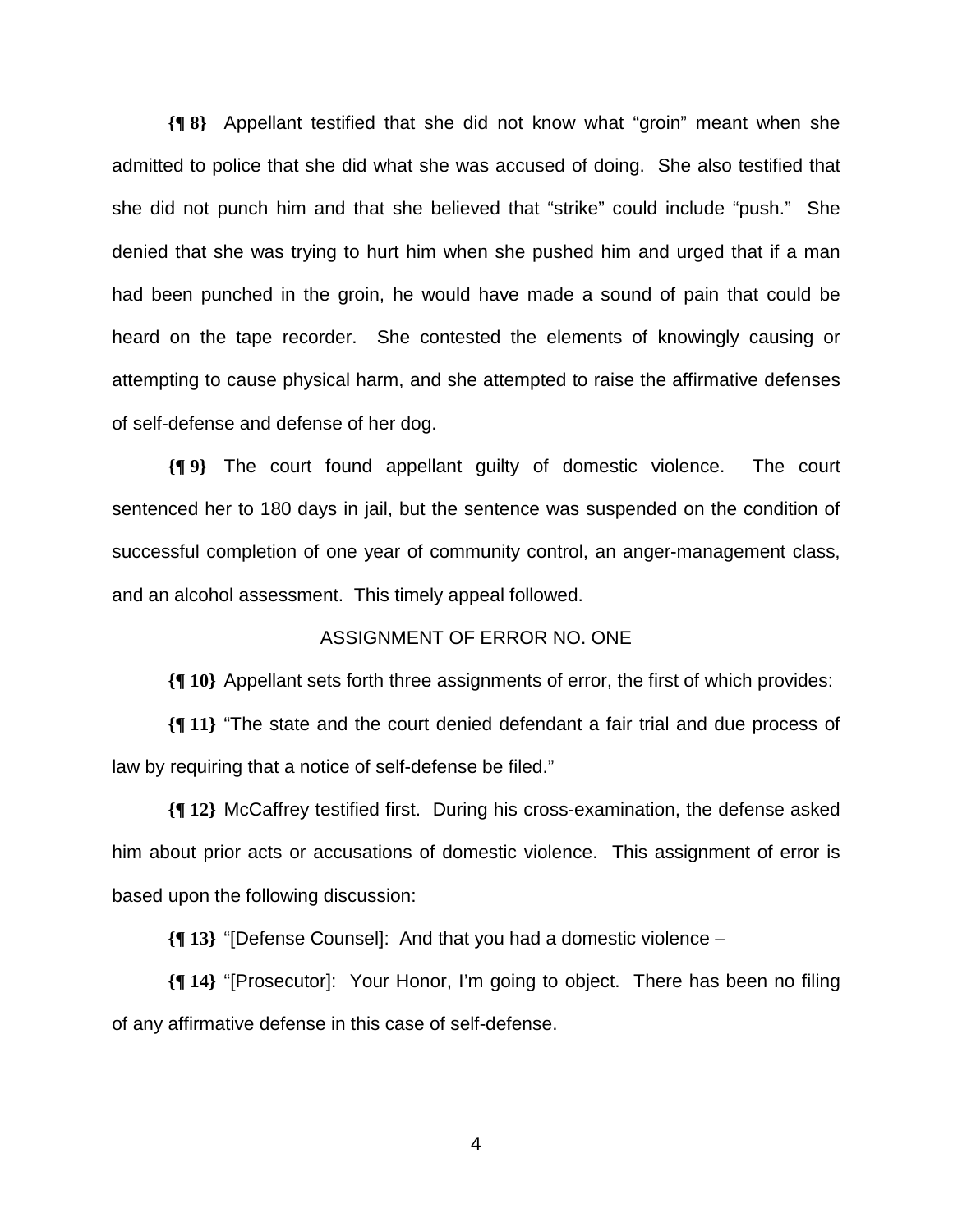**{¶ 15}** "[Judge]: Is that what you're alleging? I don't know where you're going,  $but -$ 

**{¶ 16}** "[Defense Counsel]: It is self defense, Your Honor.

**{¶ 17}** "[Prosecutor]: No.

**{¶ 18}** "[Judge]: I mean I'm going to sustain the objection just based on the recording I heard. I don't know how you're raising that as a defense. But you can ask another question.

**{¶ 19}** "[Defense Counsel]: As far as not asking about the prior domestic violence to ask –

**{¶ 20}** "[Judge]: Yeah, I'm saying, I don't know anything about it, just for the record. Is there something –

**{¶ 21}** "[Prosecutor]: The State is not aware of a prior domestic violence conviction.

**{¶ 22}** "[Defense Counsel]: But you did in fact have a conviction out of the State of Michigan against your wife; is that correct? Is that correct?

**{¶ 23}** "A: Yes.

**{¶ 24}** "Q: And in July of this past year your wife had filed a domestic violence against you in this very same court; is that correct?

**{¶ 25}** "A: Filed, yes.

**{¶ 26}** "Q: And then she dismissed it?

**{¶ 27}** "A: I don't know if it was dismissed. It was reduced to disorderly conduct. The complaint was never signed, as far as I know; I'm understanding.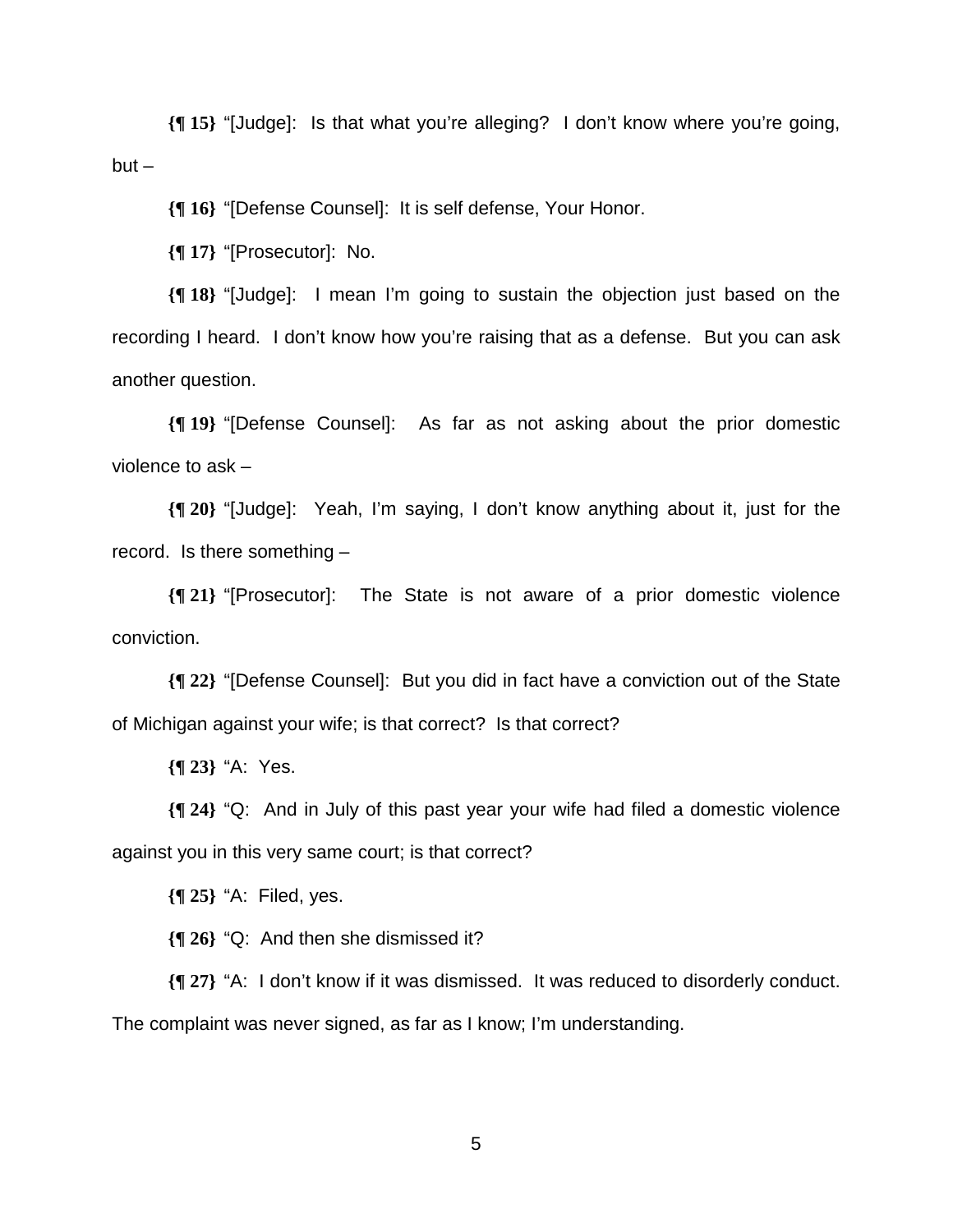**{¶ 28}** "Q: And was there also another case against you for harming her in 2002 in Mahoning County?

**{¶ 29}** "[Prosecutor]: Your Honor, I'm going to object. There has been no affirmative –

**{¶ 30}** "[Judge]: I mean, I just don't see how you're going to substantiate the recording that we heard -- there's -- I don't know how you're going to present that defense.

**{¶ 31}** "[Prosecutor]: They have to give us notice as an affirmative defense. And then they, by doing that they admit that they committed the act.

**{¶ 32}** "[Judge]: I'm going to present your position here. Because that's what the affirmative defense does, you do admit that the act occurred and that your client committed the act. [Defense counsel then asked for a recess after which she questioned Mr. McCaffrey on other subjects]."

**{¶ 33}** As the state concedes on appeal, the prosecutor's grounds for objecting were incorrect. There is no law or rule requiring a criminal defendant to provide notice of the affirmative defense of self-defense or defense of property. *State v. Orban* (Dec. 31, 1985), 11th Dist. No. 1515. See also Crim.R. 12(A) and (C) (listing the types of defenses that must be raised before trial); R.C. 2901.05 (defining an affirmative defense and assigning the burden to the defendant). There is no rule for these defenses such as that set forth in Crim.R. 12.1, which requires a defendant to provide the state with notice of alibi, or Crim.R. 11(A), which requires the defendant to make a written plea of not guilty by reason of insanity.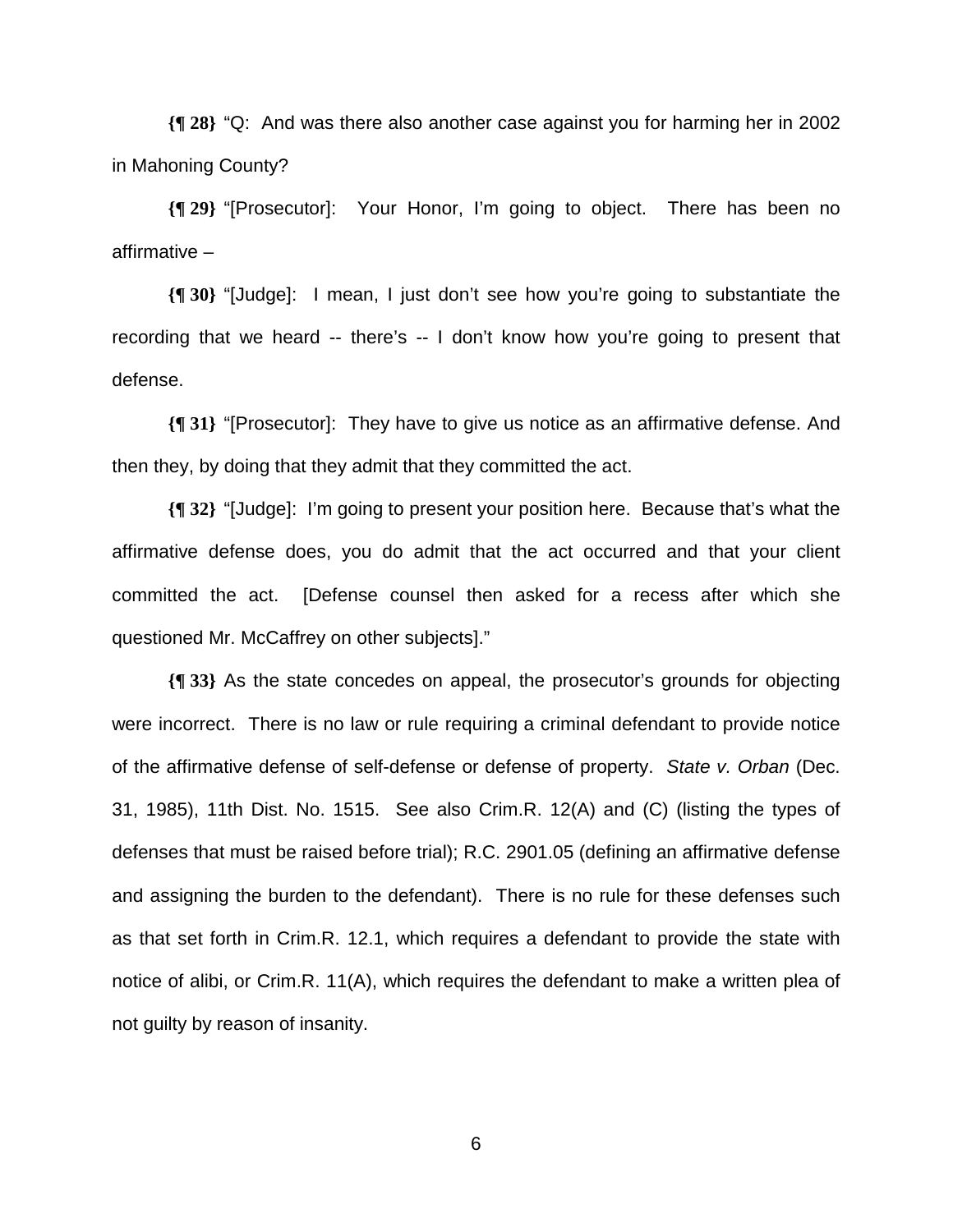**{¶ 34}** Appellant contends that the trial court improperly adopted the state's position that notice of self-defense was required to be provided to the state, pointing to the court's sustaining of the state's objection. Appellant urges that the state's claim and the court's ambiguous language coupled with a sustained objection establish that the court never considered her affirmative defenses.

**{¶ 35}** Initially, we address the state's counterargument as to one of appellant's defenses. The state claims that defense of an animal is not recognized as a defense in Ohio because an animal would not fall within the "defense of another" category. However, as the state suggested at trial, a dog is personal property. Defense of property is a recognized defense in Ohio. See, e.g., *State v. Bruckner* (Sept. 30, 1993), 8th Dist. No. 63296 ("Appellant must present evidence that he reasonably believed that his conduct was necessary to defend his property against the imminent use of unlawful force, and the force used was not likely to cause death or great bodily harm"); C*olumbus v. Eley* (Jan. 28, 1992), 10th Dist. No. 91AP-803 ("Manifestly, one can act in defense of self or in defense of property at the same time or in succession"). See also *Faris v. State* (1854), 3 Ohio St. 159, 166-168 (one can defend right to possess one's corn with such force as may be necessary, except when official is attaching property under color of law).

**{¶ 36}** The state also argues that notwithstanding the court's sustaining of the state's objection regarding her defense, appellant was in fact able to present her defense as she elicited some testimony on prior domestic-violence allegations and was not prohibited from testifying that she feared McCaffrey, who was kicking the dog and coming toward her. Although the court subsequently allowed some further questions on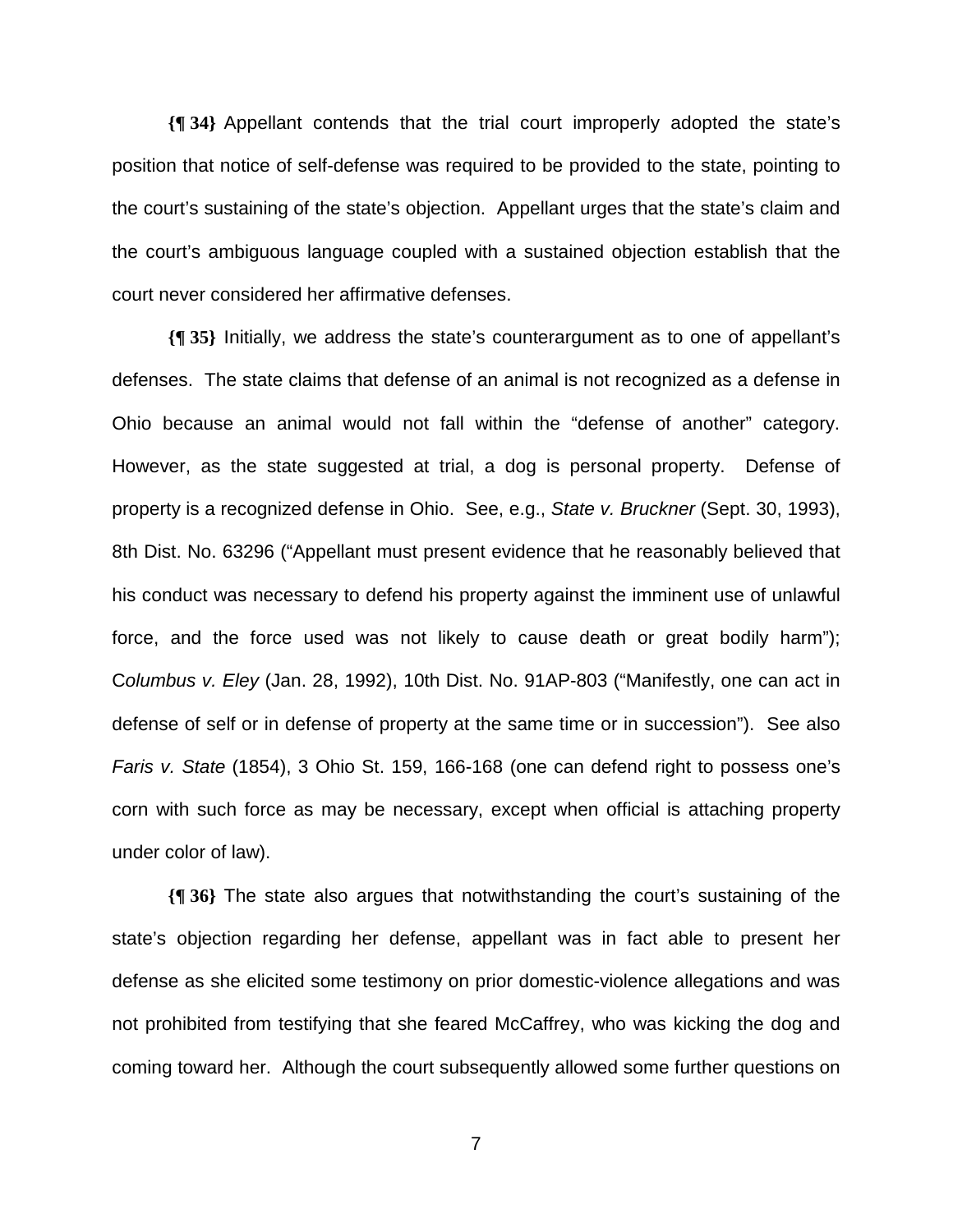appellant's domestic-violence background, appellant was not permitted to question McCaffrey on a 2002 domestic-violence charge. Moreover, the court did *sustain* the state's objection. Thus, counsel may have felt constrained from presenting certain other evidence in her case-in-chief.

**{¶ 37}** Furthermore, this objection specifically and erroneously relied upon an assertion that one cannot present an affirmative defense of self-defense unless the state has been given notice of the defense. In sustaining the objection, the transcript states that the court stated: "I mean I'm going to sustain the objection just based on the recording I heard. I don't know how you're raising that as a defense."

**{¶ 38}** The state notes that before an affirmative defense can be submitted to a trier of fact, the defendant has the burden to present sufficient evidence concerning the defense at trial. See *State v. Melchior* (1978), 56 Ohio St.2d 15, 20; R.C. 2901.05(A). In so stating, the state seems to be suggesting that the court was not relying on the state's grounds but was merely pointing out that she had not presented enough evidence of self-defense.

**{¶ 39}** Initially, we note the following changed meaning if the punctuation in the court's statement is altered slightly: "I mean I'm going to sustain the objection. Just based on the recording I heard, I don't know how you're raising that as a defense." This punctuation could mean that the court sustained the state's objection on the ground raised and then additionally noted that the defense was weak. We hesitate to speculate as to the court's basis for sustaining the wholly erroneous objection.

**{¶ 40}** In any event, the state is misapplying the law that the defendant has the burden to present sufficient evidence concerning an affirmative defense at trial before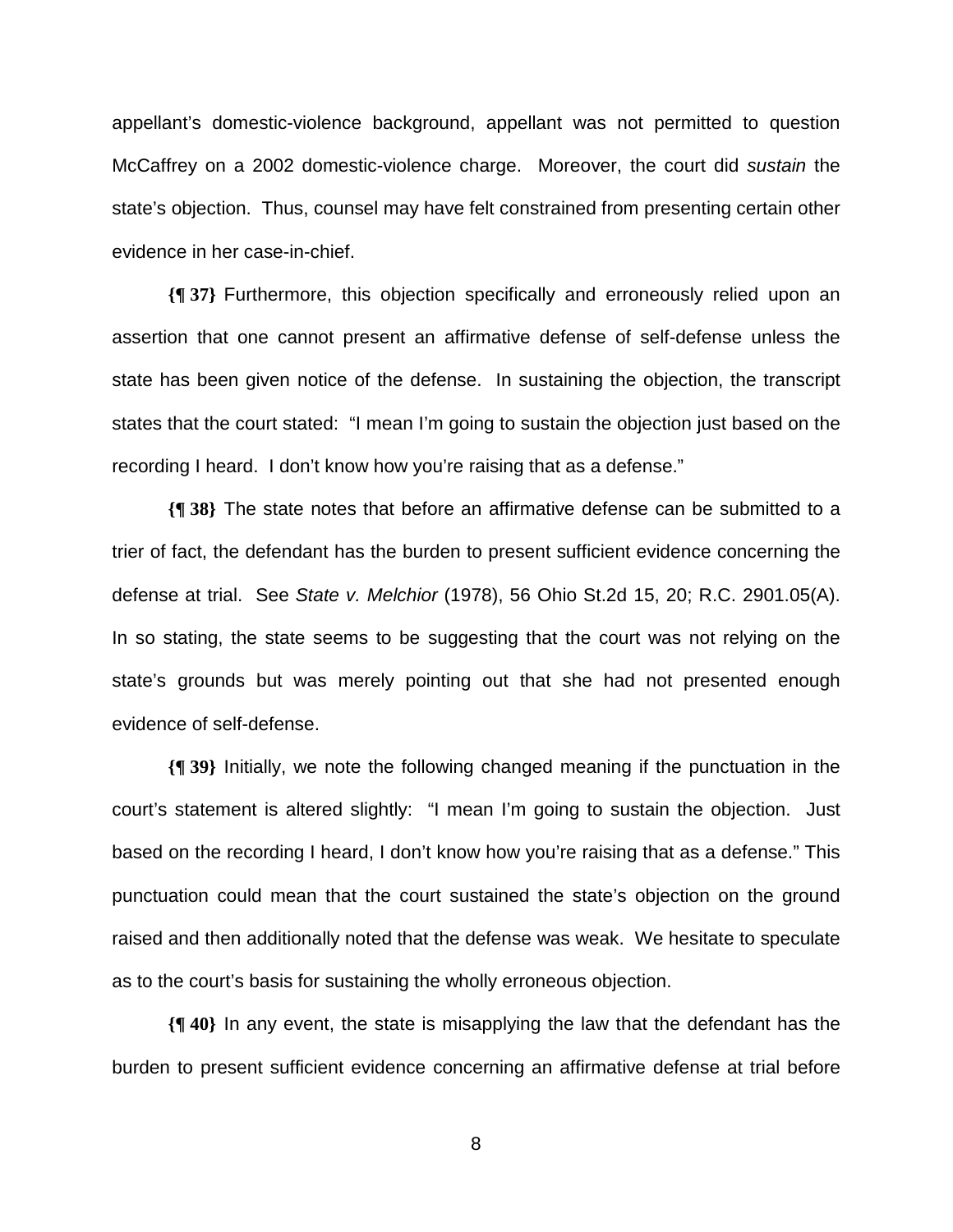such defense can be presented to the trier of fact. That is, *one cannot determine if the defendant met her burden on the affirmative defense until the evidence is closed*. This cannot be done during the state's case.

**{¶ 41}** Thus, *a court cannot exclude evidence (during the state's case for that matter)* on the basis that the defendant cannot meet his or her burden when such *evidence is being presented in order to do just that*. In other words, the defendant was prohibited from attempting to meet her R.C. 2901.05(A) burden of production and her burden of proof on the grounds that she would not likely be able to meet such burdens.

**{¶ 42}** Finally, the state sets forth the general rules that there is a presumption in a bench trial that the court considered the relevant evidence and that the exclusion of irrelevant evidence is harmless. As to the latter argument, evidence tending to establish the elements of self-defense or defense of property was not irrelevant. As to the former argument, the trial court could not evaluate evidence that it never had a chance to hear. Additionally, the presumptions mentioned are not irrebutable, and the transcript here rebuts any presumption that the court actually considered her affirmative defenses.

**{¶ 43}** We must also point out that the trial court misconstrued the recording as a bar to her defense. Besides the fact that the lack of a defense should not be prematurely judged, the court's reliance on the recording as some piece of ultimate evidence that would bar the presentation of a defense is misplaced. Notably, after listening to the tape, McCaffrey testified that he said, "I didn't kick the dog," then he got punched in the groin, and then he said, "That's enough of that." However, one could more easily construe McCaffrey's statement as "I didn't kick the dog. *This is kicking the*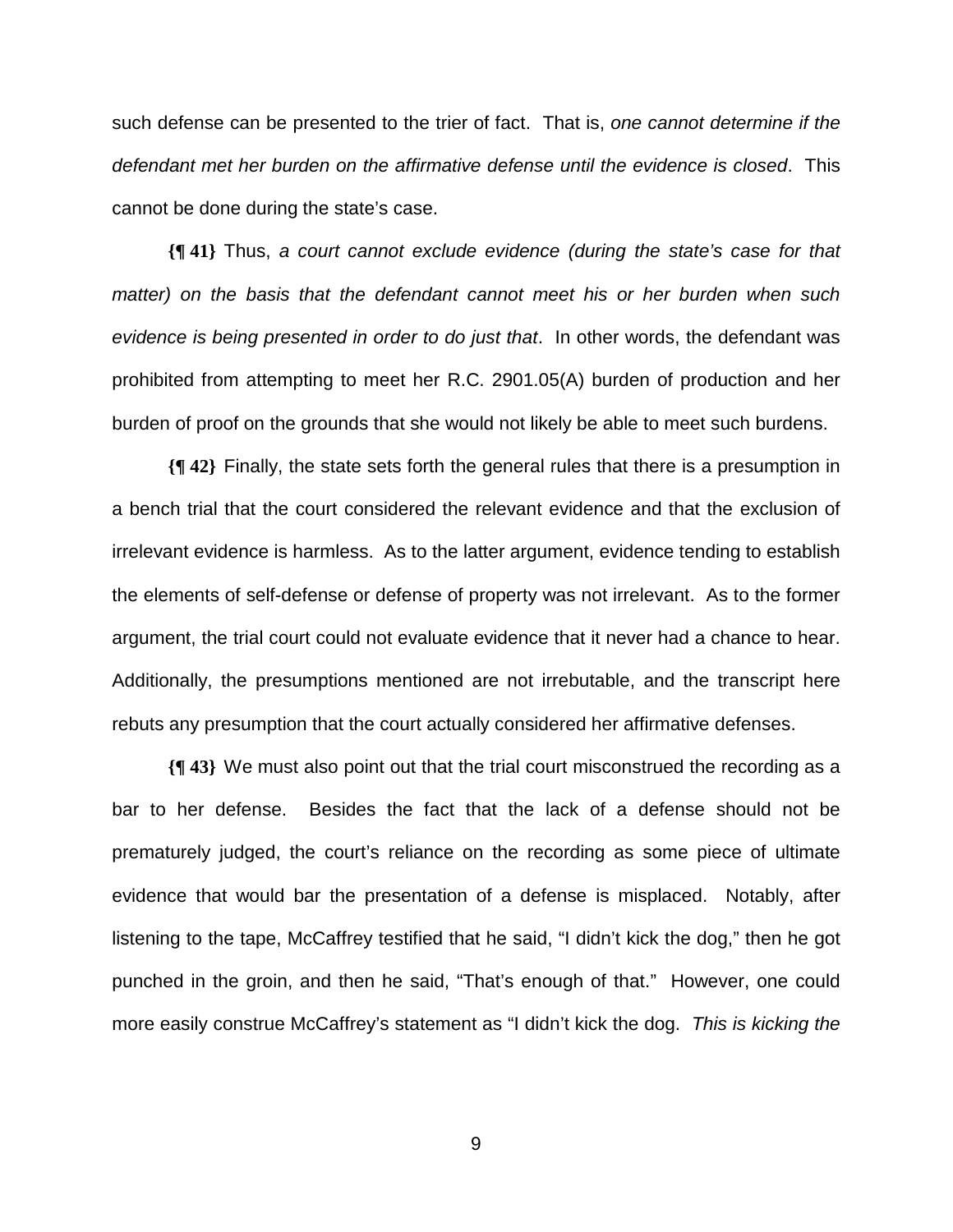*dog.*" (Emphasis added.) It is at this point that one can hear a noise sounding like some kind of strike.

**{¶ 44}** This construction of the evidence further supports appellant's defense-ofproperty claim, which the court seemed to have preemptively dismissed outright based upon its construction of the recording before even giving appellant a chance to present her case. Although this discussion seems more pertinent to a manifest-weight-of-theevidence analysis, it is also relevant to ascertaining the entire effect of the trial court's contested statements.

**{¶ 45}** Considering the court's misconstruction of the recording, the court's premature adjudication of her defense as incredible and even unpresentable, and the court's sustaining of an objection made on a wholly erroneous ground, we are compelled to sustain this assignment of error. Based upon the totality of the aforementioned circumstances, we hereby reverse and remand for a new trial.

#### ASSIGNMENT OF ERROR NO. TWO

**{¶ 46}** Appellant's second assignment of error alleges:

**{¶ 47}** "The verdict is against the sufficiency of the evidence."

**{¶ 48}** Although we are remanding for a new trial under the first assignment of error, we must still discuss sufficiency because a conviction based upon insufficient evidence bars retrial. *State v. Thompkins* (1997), 78 Ohio St.3d 380, 387, citing *Tibbs v. Florida* (1982), 457 U.S. 31, 47, 102 S.Ct. 2211, 72 L.Ed.2d 652. See also *State v. Brewer*, 121 Ohio St.3d 202, 2009-Ohio-593, ¶17-20 (sufficiency review considers all evidence admitted even if reviewing court is reversing and remanding based upon improperly admitted piece of evidence).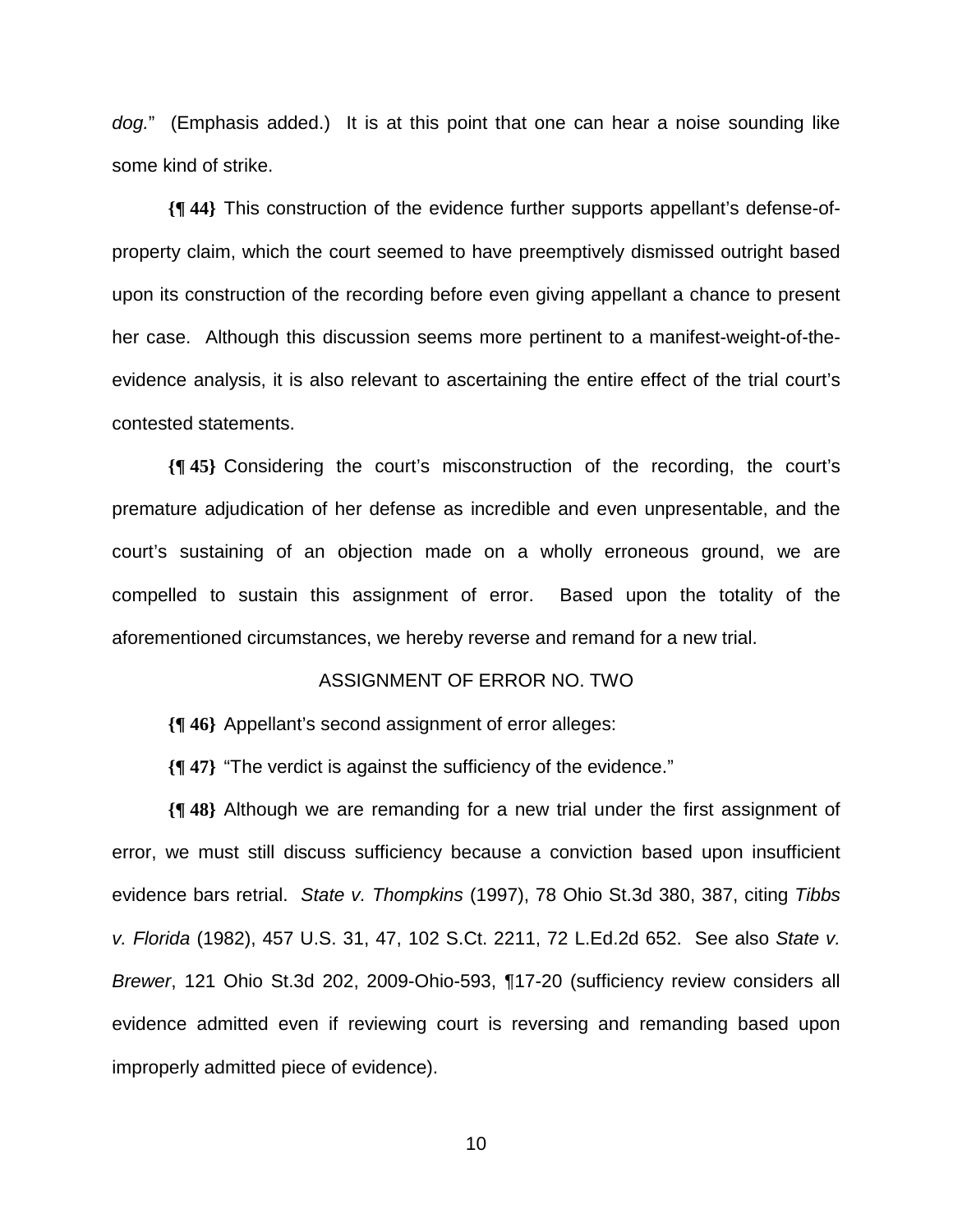**{¶ 49}** Sufficiency of the evidence is a legal question dealing with adequacy. *Thompkins*, 78 Ohio St.3d at 386. In reviewing a sufficiency argument, the appellate court views the evidence in the light most favorable to the prosecution. A conviction cannot be reversed on this ground unless the court determines that no rational trier of fact could have found that the elements of the offense were proven beyond a reasonable doubt. *State v. Goff* (1998), 82 Ohio St.3d 123, 138. In other words, the evidence is sufficient if, after viewing the evidence in the light most favorable to the state, reasonable minds can reach different conclusions as to whether each element has been proven beyond a reasonable doubt. *State v. Carter* (1995), 72 Ohio St.3d 545, 553; *State v. Bridgeman* (1978), 55 Ohio St.2d 261, 263.

**{¶ 50}** The state acknowledges that a conviction that is not supported by sufficient evidence on each essential element is a due process violation. See *Thompkins*, 78 Ohio St.3d at 386-387. Still, the state suggests that the failure to file a Crim.R. 29 motion for acquittal technically waives a sufficiency-of-the-evidence argument and allows only for a plain-error review. The state cites *State v. Haslam*, 7th Dist. No. 08MO3, 2009-Ohio-1663, ¶ 31, in support.

**{¶ 51}** However, a defendant does not waive a sufficiency argument by failing to file a motion for acquittal, as a not-guilty plea preserves sufficiency arguments for purposes of appeal. *State v. Jones* (2001), 91 Ohio St.3d 335, 346 ("Appellant's 'not guilty' plea preserved his right to object to the alleged insufficiency of the evidence"), citing *State v. Carter* (1992), 64 Ohio St.3d 218. This court has repeatedly reiterated the premise that sufficiency is not waived by failing to seek acquittal. *State v. Nichols*, 7th Dist. No. 07JE50, 2009-Ohio-1027, ¶23; *State v. West*, 7th Dist. No. 05JE57, 2007-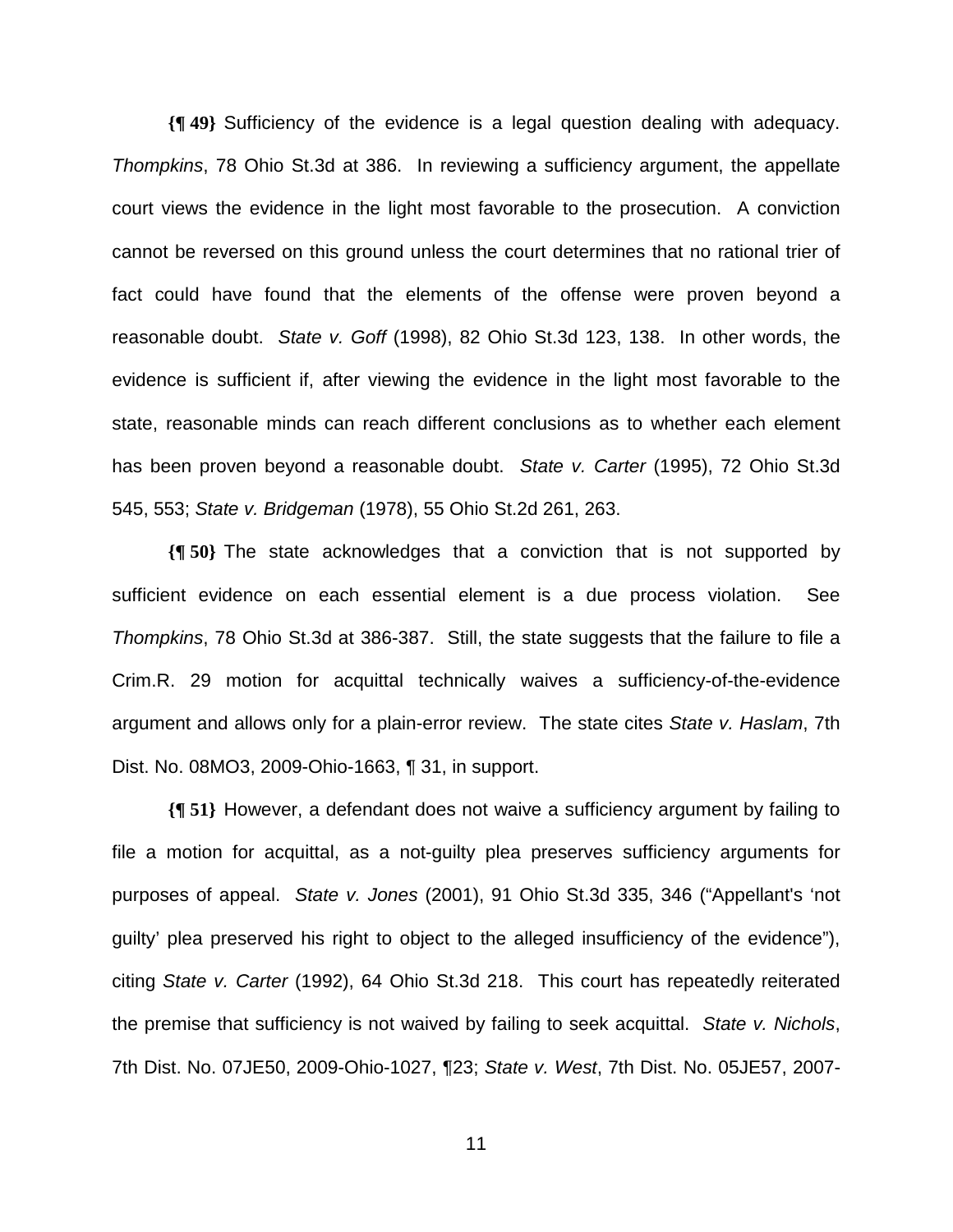Ohio-5240, ¶67; *State v. Clutter*, 7th Dist. No. 03CO33, 2004-Ohio-1372, ¶11; *State v. Faith*, 7th Dist. No. 03CO48, 2004-Ohio-3048, 18.<sup>1</sup>

**{¶ 52}** In fact, even before *Carter* and *Jones* extended the concept to a jury trial, the rule was well established that a not-guilty plea preserves sufficiency for purposes of appeal after a bench trial (which was the case here). *Dayton v. Rogers* (1979), 60 Ohio St.2d 162, 163. For all of these reasons, we continue to address the sufficiency of the evidence presented to the trial court below on the essential elements of domestic violence.

**{¶ 53}** Appellant was charged with domestic violence in violation of R.C. 2919.25(A), which entails knowingly causing or attempting to cause physical harm to a family or household member. "A person acts knowingly, regardless of his purpose, when he is aware that his conduct will probably cause a certain result or will probably be of a certain nature." R.C. 2901.22(B). Physical harm means "any injury, illness, or other physiological impairment, regardless of its gravity or duration." R.C. 2901.01(A)(3).

**{¶ 54}** Appellant followed McCaffrey upstairs and blocked him from leaving their daughters' room as she accused him of taking her keys. She then told her children that their father did not love them. According to McCaffrey, appellant blocked his way again

 $\frac{1}{1}$ We recognize that *Haslam* cited *State v. Robinson*, 177 Ohio App.3d 560, 2008-Ohio-4160, ¶18, a Third District case that held that sufficiency is waived in the absence of an acquittal motion. Yet, the Third District had relied upon outdated Supreme Court law. *Robinson*, 177 Ohio App.3d 560, at ¶18, citing *State v. Roe* (1989), 41 Ohio St.3d 18, 25. *Haslam* also cited a Seventh District case that mentioned the application of plain error to a nonpreserved sufficiency issue. *Haslam*, 7th Dist. No. 08MO3, ¶ 31, citing *State v. DiCarlo*, 7th Dist. No. 02CA228, 2004-Ohio-5118, ¶ 19. However, the portion of *DiCarlo* cited was merely an "assuming arguendo" aside that the courts finding waiver typically conclude that insufficient evidence would amount to plain error. Prior to making this aside, our *DiCarlo* case specifically held that "the failure to move for an acquittal at trial does not waive an appellant's right to raise a sufficiency of the evidence argument on appeal." *DiCarlo* at ¶ 19, citing *Jones*, 91 Ohio St.3d at 346; *Carter*, 64 Ohio St.3d 218; and *New Middletown v. Yeager*, 7th Dist. No. 03MA104, 2004-Ohio-1549, at ¶ 7.